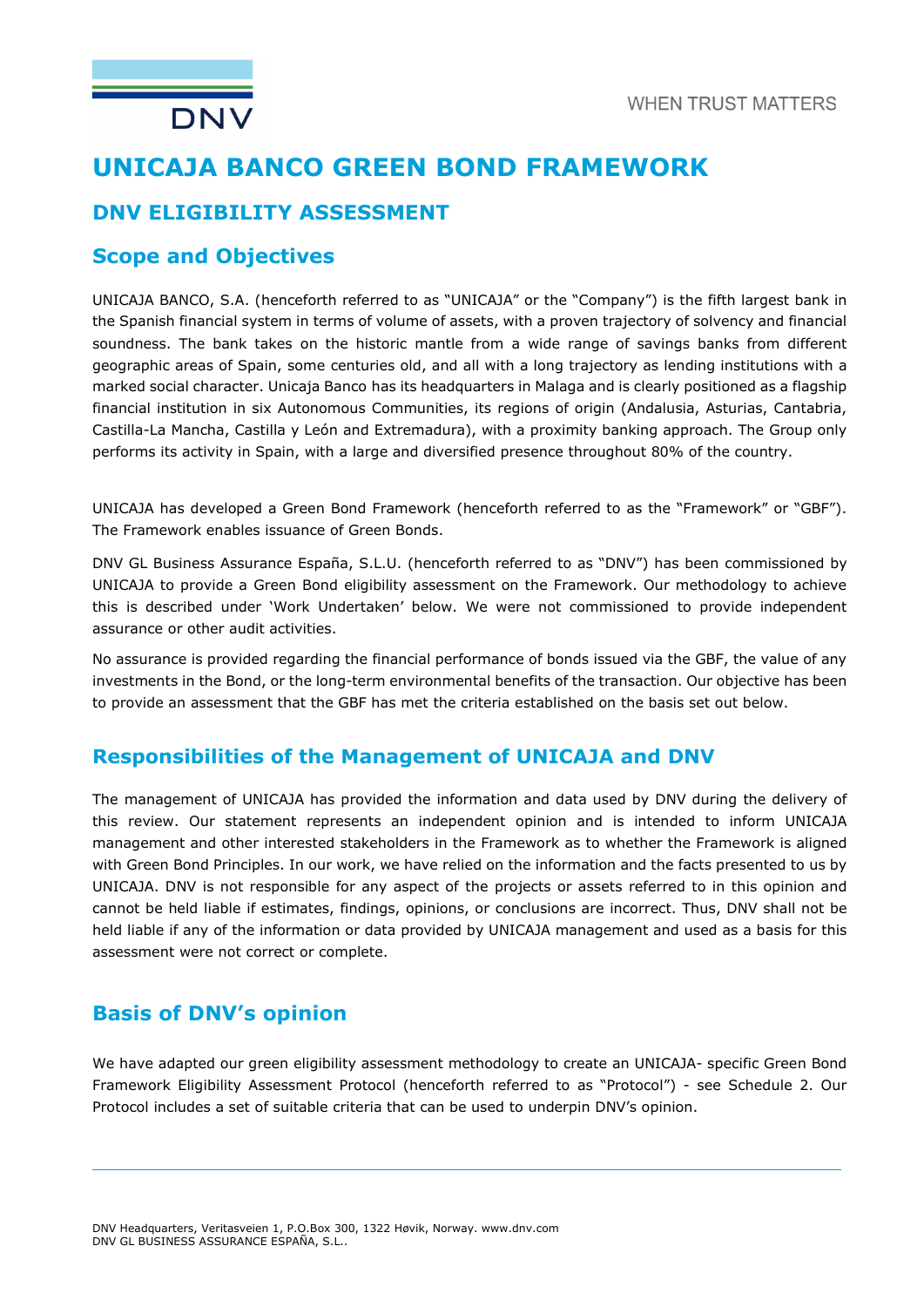

#### Page 2 of 9

As per our Protocol, the criteria against which the Framework has been reviewed are grouped under the four Principles:

- **Principle One: Use of Proceeds.** The Use of Proceeds criteria are guided by the requirement that an issuer of a green bond must use the funds raised to finance eligible activities. The eligible activities should produce clear environmental benefits.
- Principle Two: Process for Project Evaluation and Selection. The Project Evaluation and Selection criteria are guided by the requirements that an issuer of a green bond should outline the process it follows when determining eligibility of an investment using Green Bond proceeds and outline any impact objectives it will consider.
- Principle Three: Management of Proceeds. The Management of Proceeds criteria are guided by the requirements that a green bond should be tracked within the issuing organization, that separate portfolios should be created when necessary and that a declaration of how unallocated funds will be handled should be made.
- Principle Four: Reporting. The Reporting criteria are guided by the recommendation that at least annual reporting to the bond investors should be made of the use of bond proceeds and that quantitative and/or qualitative performance indicators should be used, where feasible.

### Work undertaken

Our work constituted a high-level review of the available information, based on the understanding that this information was provided to us by UNICAJA in good faith. We have not performed an audit or other tests to check the veracity of the information provided to us. The work undertaken to form our opinion included:

- Creation of an UNICAJA-specific Protocol, adapted to the purpose of the Framework, as described above and in Schedule 2 to this Assessment.
- Assessment of documentary evidence provided by UNICAJA on the Framework and supplemented by a high-level desktop research. These checks refer to current assessment best practices and standards methodology.
- Discussions with UNICAJA management, and review of relevant documentation and evidence related to the criteria of the Protocol.
- Documentation of findings against each element of the criteria. Our opinion as detailed below is a summary of these findings.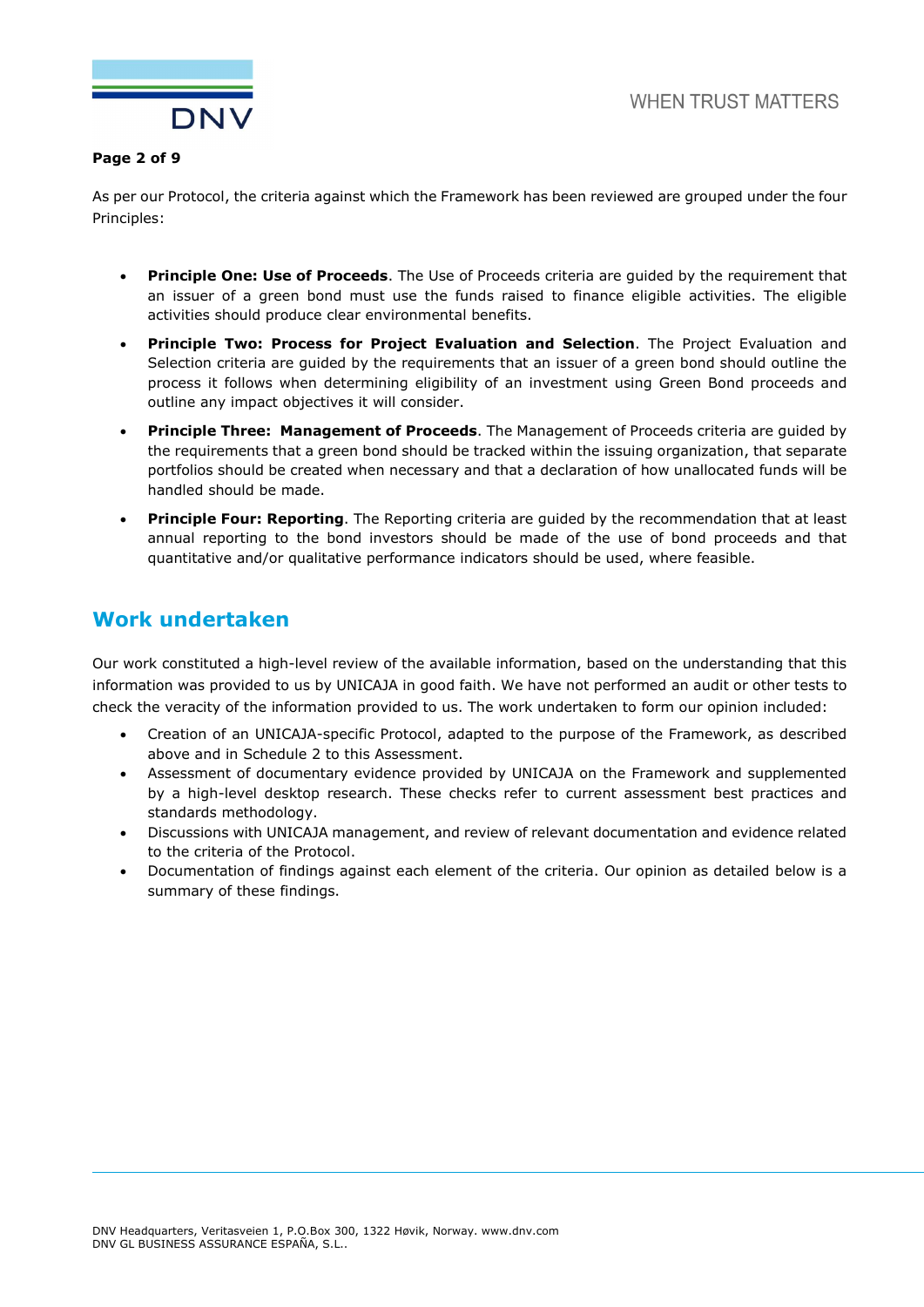



#### Page 3 of 9

## Findings and DNV's opinion

DNV's findings are listed below:

#### 1. Principle One: Use of Proceeds.

UNICAJA intends to use the proceeds from issuance of Bonds to finance or re-finance green projects which contribute to the achievement of the SDGs. Proceeds will be used for acquisition or development of projects within the categories of:

- Renewable Energy
- Green buildings.

All green projects, including those for re-financing, will be reviewed according to the same eligibility and exclusionary criteria as defined in the GBF. In addition, re-financing will only eligible for projects financed within the last three years.

DNV concludes that eligible categories outlined in the Framework are consistent with the categories outlined in the Green Bond Principles 2021.

#### 2. Principle Two: Process for Project Evaluation and Selection.

DNV reviewed the GBF which describes the process through which projects are evaluated and selected. UNICAJA has created a specific process and committee for the evaluation and selection of eligible projects to review that project meet eligibility criteria, apply exclusionary criteria, and to monitor eligible projects during lifetime of the bonds. The Sustainability and CSR Committee decides and approves the Green Eligible portfolio. The Framework also outlines the actions that will be taken if a project is no longer eligible.

DNV has reviewed evidence of the documentation describing the evaluation and selection of all projects reviewed, according to the criteria defined in the GBF.

#### 3. Principle Three: Management of Proceeds.

DNV has reviewed the Framework and evidence which states that use of proceeds of any Bond issuance will be directed to financing and re-financing UNICAJA's green projects.

The Framework articulates that a green bond register will be created for the purpose of monitoring the eligible projects/assets and the allocation of proceeds to these projects/assets which contribute to the achievement of the SDGs.

UNICAJA intends for the full proceeds to be disbursed at point of issuance, however any funds pending allocation will be placed in UNICAJA's liquidity portfolio.

#### 4. Principle Four: Reporting.

DNV can confirm UNICAJA has committed to annual reporting specific to any Bond issuance on the allocation of the expenditure and the balance remaining until the tracked proceeds are fully allocated to eligible projects.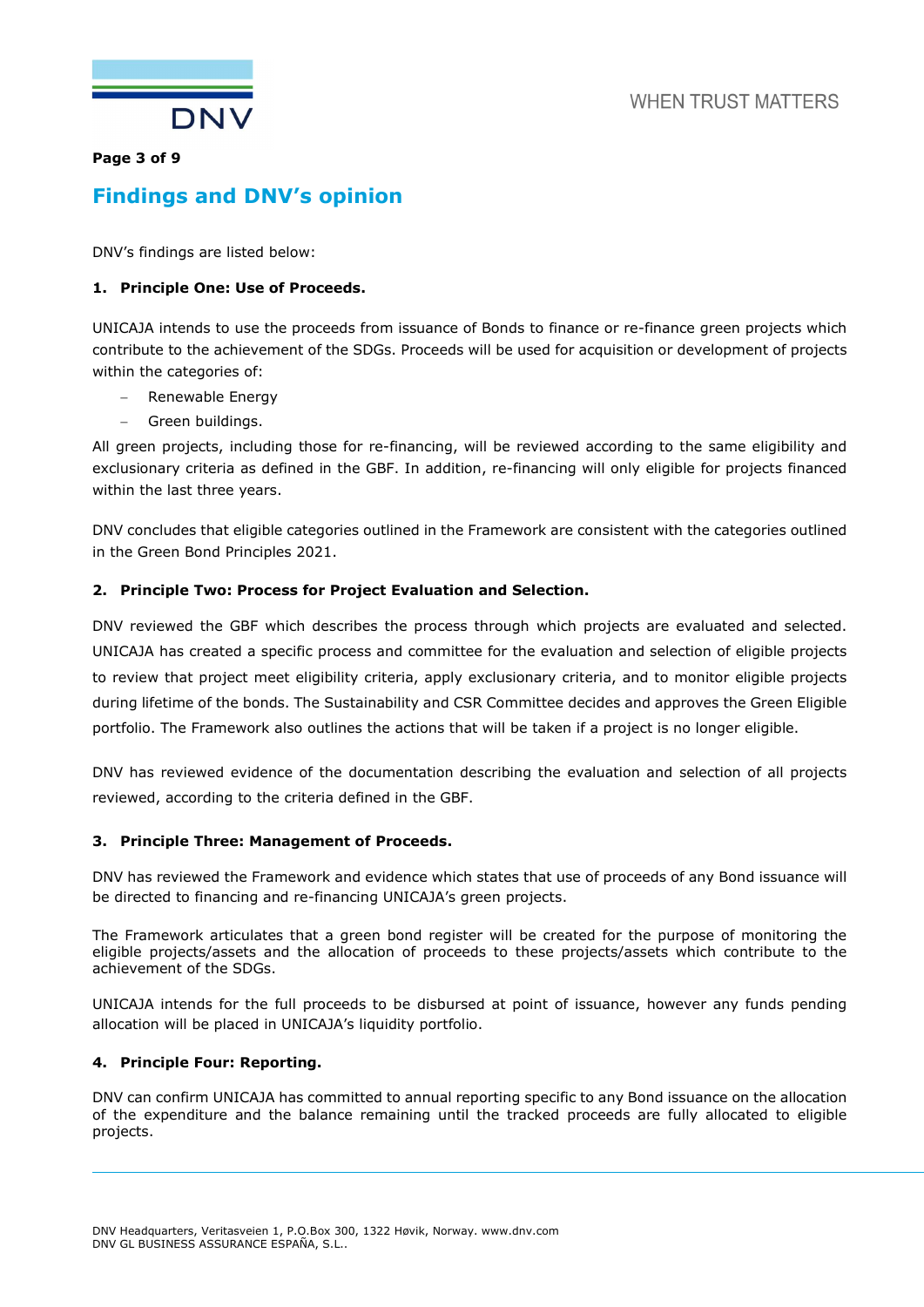

**WHEN TRUST MATTERS** 

#### Page 4 of 9

UNICAJA has also committed to provide impact reporting on the expected environmental impacts of the eligible green projects financed. UNICAJA clearly outlines the proposed impact indicators for each eligible category and units of measurement.

On the basis of the information provided by UNICAJA and the work undertaken, it is DNV's opinion that the Framework meets the criteria established in the Protocol and that it is aligned with the stated definition of green bonds within the Green Bond Principles 2021.

#### for DNV GL Business Assurance España S.L.U.

Madrid, 13th May 2022

Lars Appel Project Manager DNV – Business Assurance

Juan Andrés Salido Project Sponsor and Technical Reviewer DNV – Business Assurance

#### About DNV

Driven by our purpose of safeguarding life, property and the environment, DNV enables organisations to advance the safety and sustainability of their business. Combining leading technical and operational expertise, risk methodology and in-depth industry knowledge, we empower our customers' decisions and actions with trust and confidence. We continuously invest in research and collaborative innovation to provide customers and society with operational and technological foresight.

With our origins stretching back to 1864, our reach today is global. Operating in more than 100 countries, our 12,000 professionals are dedicated to helping customers make the world safer, smarter and greener.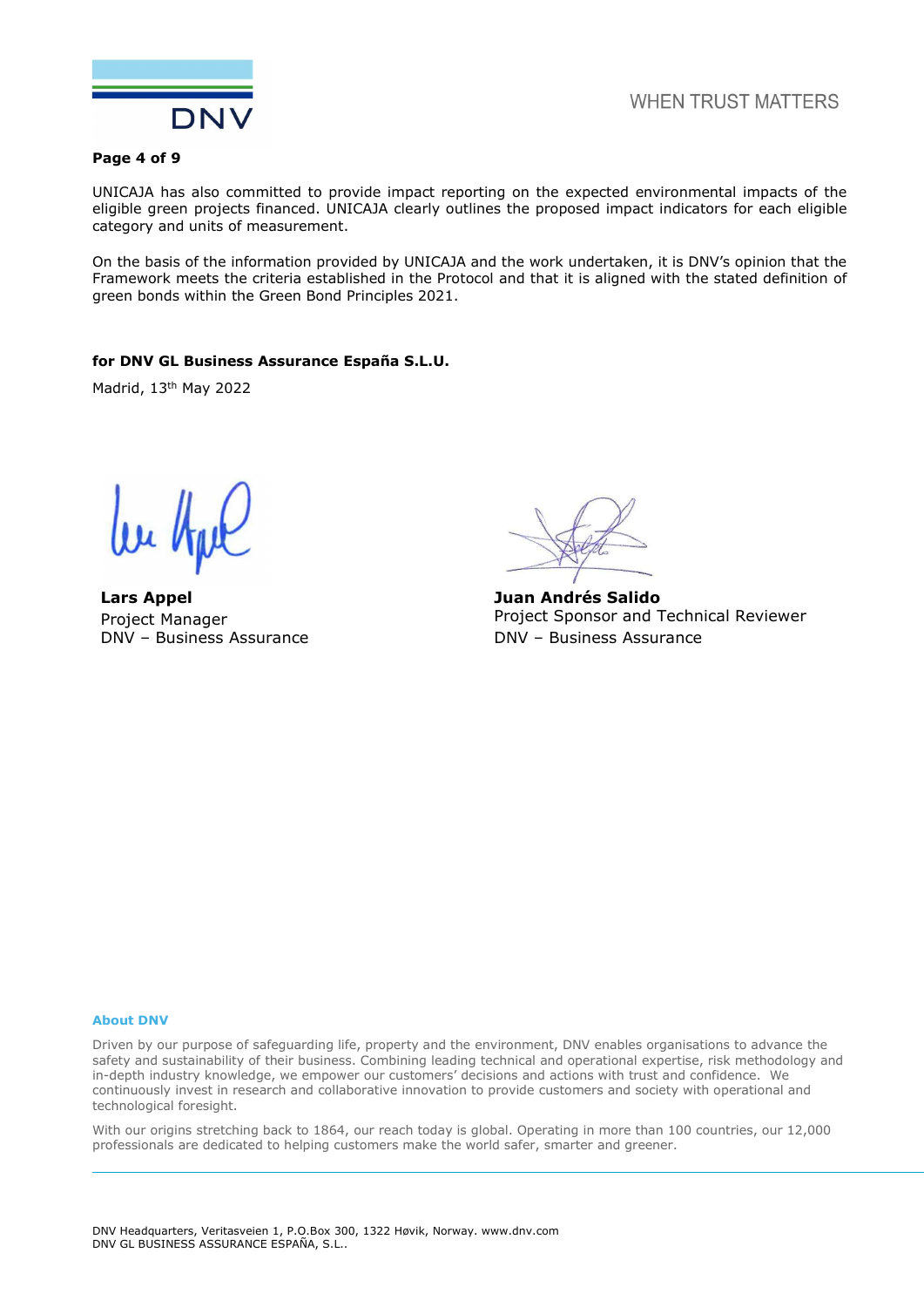

Page 5 of 9

## SCHEDULE 1: DESCRIPTION OF CATEGORIES/ASSETS TO BE FINANCED

| <b>Eligible</b><br><b>Sustainable</b><br><b>Category</b> | <b>Description</b>                                                                                                                                                                                                                                                                                                                                                                                                                               | <b>EU Environmental objective</b>                                       | <b>SDG</b>                                                                                   |
|----------------------------------------------------------|--------------------------------------------------------------------------------------------------------------------------------------------------------------------------------------------------------------------------------------------------------------------------------------------------------------------------------------------------------------------------------------------------------------------------------------------------|-------------------------------------------------------------------------|----------------------------------------------------------------------------------------------|
| Renewable<br><b>Energy</b>                               | Investments dedicated to<br>support the electricity generation from the following<br>technologies: solar, wind, hydro, geothermal, hydrogen<br>and bioenergy, including the acquisition, construction,<br>operation, maintenance or repowering of facilities.<br>support the development, construction, equipment,<br>operation and maintenance of new or additional Energy<br>Transmission and Distribution networks from<br>renewable sources. | Climate change mitigation                                               | <b>AFFORDABLE AND</b><br>$13$ GLIMATE<br><b>CLEAN ENERGY</b>                                 |
| Green<br><b>Buildings</b>                                | Investments<br>dedicated<br>the<br>to<br>promote<br>acquisition,<br>development and construction of buildings and renovation<br>projects on existing buildings aiming at improving their energy<br>efficiency in line with best available techniques, such as district<br>heating, smart grids and efficient renovation measures.                                                                                                                | <b>Climate change mitigation</b><br><b>Adaptation to climate change</b> | <b>7</b> AFFORDABLE AND<br><b>11 SUSTAINABLE CITIES</b><br><b>CLEAN ENFROY</b><br>13 GLIMATE |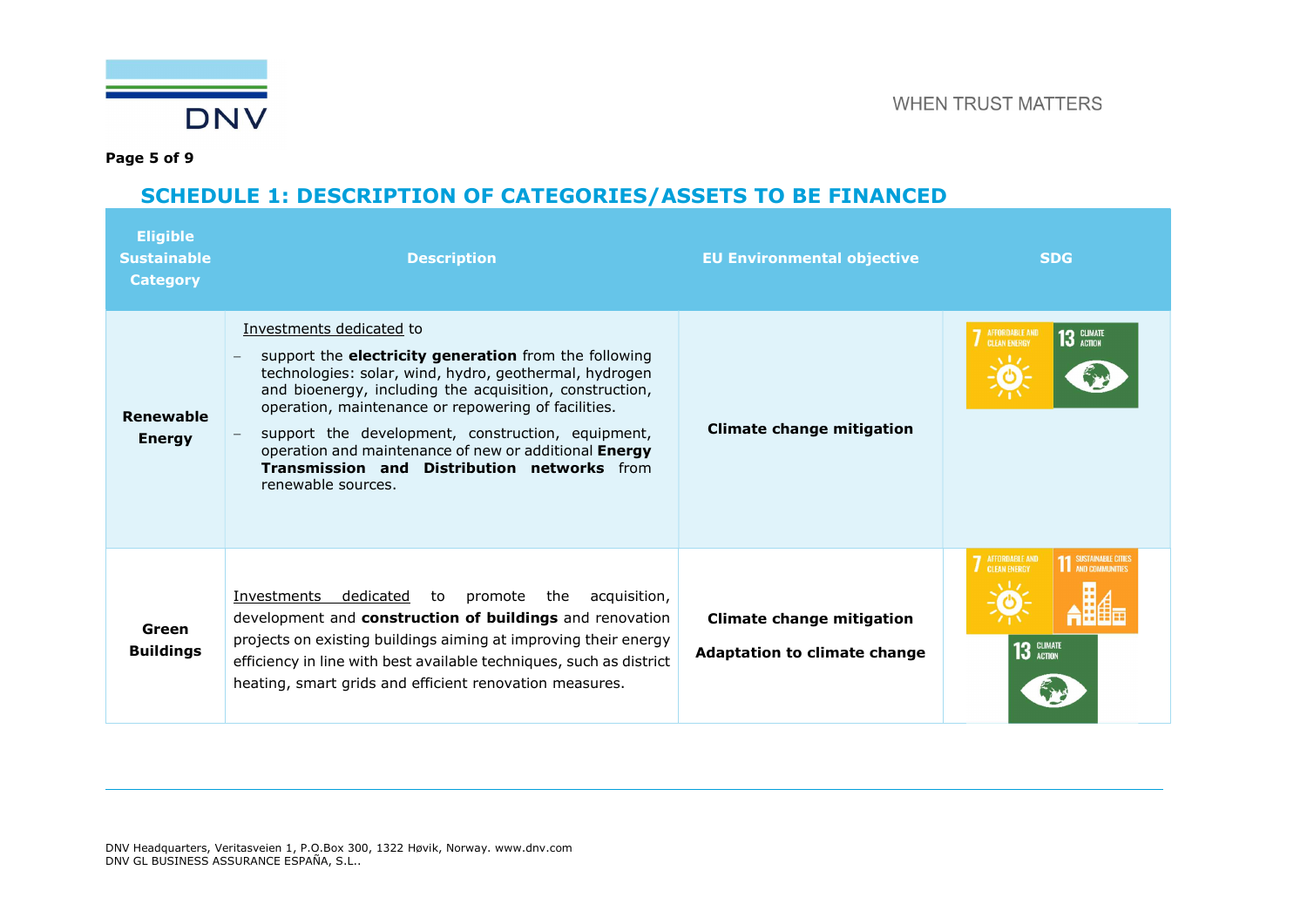

Page 6 of 9

### SCHEDULE 2: UNICAJA-SPECIFIC GREEN BOND FRAMEWORK ELIGIBILITY ASSESSMENT **PROTOCOL**

### 1. Use of proceeds

| Ref.           | <b>Criteria</b>                | <b>Requirements</b>                                                                                                                                                                                                                | <b>Work Undertaken</b>                                                                                                         | <b>DNV Findings</b>                                                                                                                                                                                                             |
|----------------|--------------------------------|------------------------------------------------------------------------------------------------------------------------------------------------------------------------------------------------------------------------------------|--------------------------------------------------------------------------------------------------------------------------------|---------------------------------------------------------------------------------------------------------------------------------------------------------------------------------------------------------------------------------|
| 1a             | Type of<br>bond                | The bond must fall in one of the<br>following categories, as defined by<br>the Green Bond Principles (GBP):<br>Green Use of Proceeds Bond<br>Green Use of Proceeds Revenue<br>Bond<br>Green Project Bond<br>Green Securitized Bond | Evidence reviewed:<br>Unicaja_Green Bond Framework_May_2022<br>$\equiv$<br>Discussions with issuer                             | The UNICAJA Framework applies to:<br>Bonds falling in the category of a Green<br>Use of Proceeds Bond.                                                                                                                          |
| 1 <sub>b</sub> | Green<br>Project<br>Categories | The cornerstone of a Green Bond is<br>the utilization of the proceeds which<br>should be appropriately described<br>in the legal documentation for the<br>security.                                                                | Evidence reviewed:<br>Unicaja_Green Bond Framework_May_2022<br>$\overline{\phantom{m}}$<br>Discussions with issuer<br>$\equiv$ | We conclude that the Framework describes the<br>proposed utilization of proceeds.                                                                                                                                               |
| 1 <sub>c</sub> | Environmen<br>tal benefits     | All designated Green Project<br>categories should provide clear<br>environmentally sustainable<br>benefits, which, where feasible, will<br>be quantified or assessed by the<br>issuer.                                             | Evidence reviewed:<br>Unicaja_Green Bond Framework_May_2022<br>$\overline{\phantom{0}}$<br>Discussions with issuer<br>$\sim$   | The GBF outlines the expected environmental<br>benefits that will be realised by this Bond<br>issuance:<br>Renewable energy produced<br>GHG emissions reduced/avoided<br>Environmental Certifications/EPC<br>labels<br>obtained |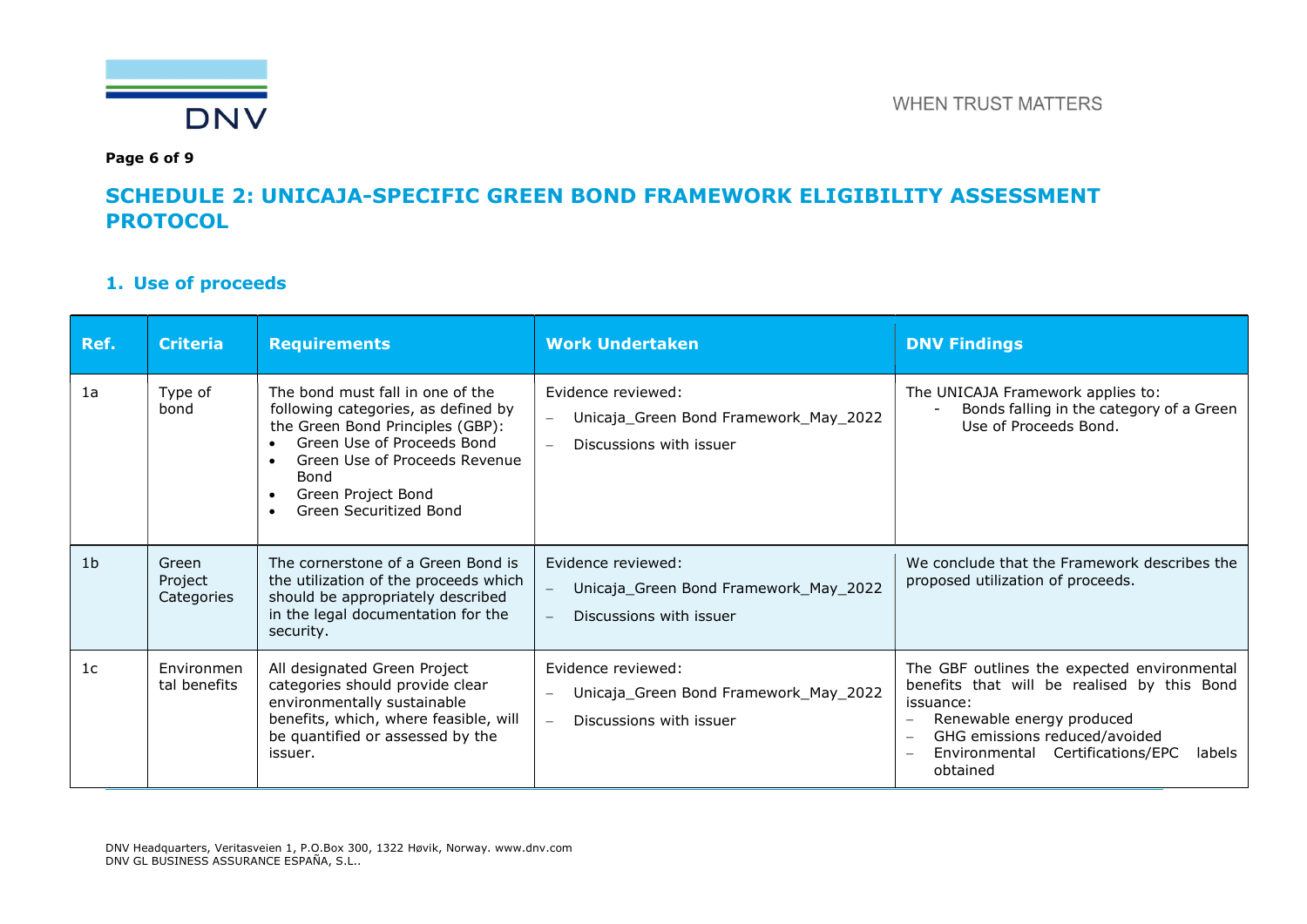

## 2. Process for Project Selection and Evaluation

| Ref.           | <b>Criteria</b>                                                        | <b>Requirements</b>                                                                                                                                                                                                                                                                                                                                                                                                                                                           | <b>Work Undertaken</b>                                                                                                                                                                                                                                                                                                                                                      | <b>DNV Findings</b>                                                                                                                                                                                                                                                                                                                                                                                                                                                                             |
|----------------|------------------------------------------------------------------------|-------------------------------------------------------------------------------------------------------------------------------------------------------------------------------------------------------------------------------------------------------------------------------------------------------------------------------------------------------------------------------------------------------------------------------------------------------------------------------|-----------------------------------------------------------------------------------------------------------------------------------------------------------------------------------------------------------------------------------------------------------------------------------------------------------------------------------------------------------------------------|-------------------------------------------------------------------------------------------------------------------------------------------------------------------------------------------------------------------------------------------------------------------------------------------------------------------------------------------------------------------------------------------------------------------------------------------------------------------------------------------------|
| 2a             | Investment-<br>decision<br>process                                     | The issuer of a Green Bond should<br>outline the decision-making process it<br>follows to determine the eligibility of<br>projects using Green Bond proceeds.<br>This includes, without limitation:<br>• A process to determine how the<br>projects fit within the eligible Green<br>Projects categories identified in the<br>GBP;<br>• The criteria making the projects<br>eligible for using the Green proceeds;<br>and<br>• The environmental sustainability<br>objectives | Evidence reviewed:<br>Unicaja_Green Bond<br>$\equiv$<br>Framework_May_2022<br>Regulations of the Sustainability and CSR<br>Committee<br>Discussions with issuer                                                                                                                                                                                                             | The Framework describes that UNICAJA has<br>created a specific process for the evaluation<br>and selection of eligible projects to review<br>that projects meet eligibility criteria, apply<br>exclusionary criteria, and to monitor eligible<br>projects during lifetime of the bond.<br>The Sustainability and CSR Committee<br>decides and approves the Green Eligible<br>portfolio.<br>The Framework also outlines the actions<br>that will be taken if a project is no longer<br>eligible. |
| 2 <sub>b</sub> | Issuer's<br>environmental<br>and social and<br>governance<br>framework | In addition to information disclosed by<br>an issuer or a borrower on its Green<br>Bond process, criteria and assurances,<br>Green Bond investors may also take<br>into consideration the quality of the<br>issuer's overall framework and<br>performance regarding environmental<br>sustainability.                                                                                                                                                                          | Evidence reviewed:<br>Unicaja_Green Bond Framework_May_2022<br>$\qquad \qquad -$<br>Unicaja policies: Sustainability, CSR,<br>$\overline{\phantom{m}}$<br>Environmental, Climate Change<br>Unicaja Sustainable Action Plan, November<br>2021<br>Unicaja Non-financial Annual Report 2021<br>$\overline{\phantom{m}}$<br>Discussions with issuer<br>$\overline{\phantom{a}}$ | We conclude that, from the information<br>provided and publicly available information,<br>UNICAJA's<br>approach<br>to<br>managing<br>environmental sustainability is in line with<br>the objective of the Framework.                                                                                                                                                                                                                                                                            |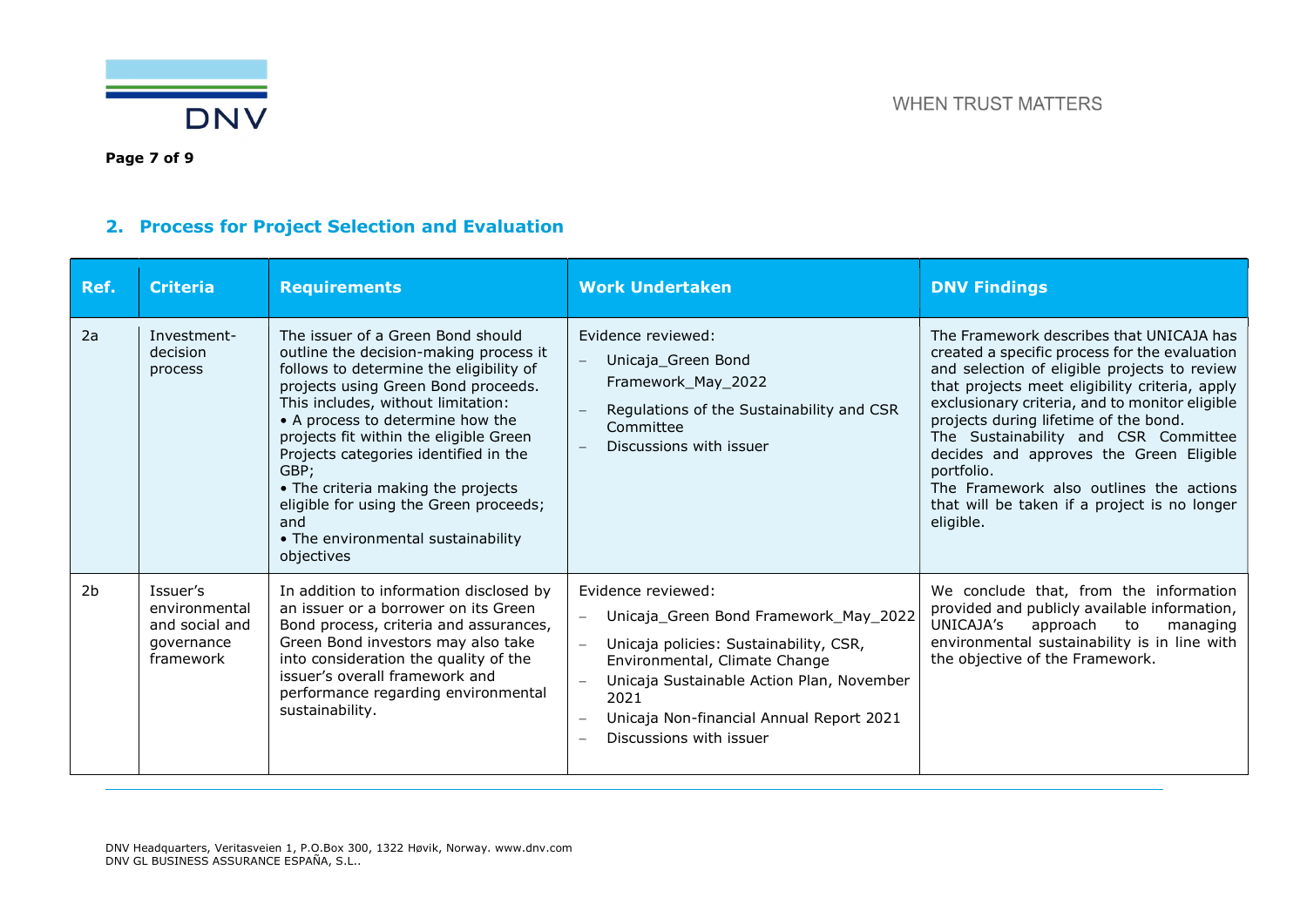

### Page 8 of 9

### 3. Management of proceeds

| Ref.           | <b>Criteria</b>       | <b>Requirements</b>                                                                                                                                                                                                                                                                                                       | <b>Work Undertaken</b>                                                                                                                                       | <b>DNV Findings</b>                                                                                                                                             |
|----------------|-----------------------|---------------------------------------------------------------------------------------------------------------------------------------------------------------------------------------------------------------------------------------------------------------------------------------------------------------------------|--------------------------------------------------------------------------------------------------------------------------------------------------------------|-----------------------------------------------------------------------------------------------------------------------------------------------------------------|
| 3a             | Tracking<br>procedure | The net proceeds of Green Bonds<br>should be credited to a sub-account,<br>moved to a sub- portfolio or<br>otherwise tracked by the issuer in<br>an appropriate manner and attested<br>to by a formal internal process that<br>will be linked to the issuer's lending<br>and investment operations for<br>Green Projects. | Evidence reviewed:<br>Unicaja_Green Bond Framework_May_2022<br>$\equiv$<br>Regulations of the Sustainability and CSR<br>Committee<br>Discussions with issuer | We conclude that proceeds will be<br>tracked in an appropriate manner and<br>attested to by a formal internal process,<br>which is documented in the Framework. |
| 3 <sub>b</sub> | Tracking<br>procedure | So long as the Green Bonds are<br>outstanding, the balance of the<br>tracked proceeds should be<br>periodically reduced by amounts<br>matching eligible Green investments<br>or loan disbursements made during<br>that period.                                                                                            | Evidence reviewed:<br>Unicaja_Green Bond Framework_May_2022<br>Regulations of the Sustainability and CSR<br>Committee<br>Discussions with issuer             | We conclude that there is a clear process<br>in place for the tracking of the balance<br>taking disbursements into account.                                     |
| 3c             | Temporary<br>holdings | Pending such investments or<br>disbursements to eligible Green<br>Projects, the issuer should make<br>known to investors the intended<br>types of temporary investment<br>instruments for the balance of<br>unallocated proceeds.                                                                                         | Evidence reviewed:<br>Unicaja_Green Bond Framework_May_2022<br>Regulations of the Sustainability and CSR<br>Committee<br>Discussions with issuer             | We conclude that UNICAJA has<br>disclosed how it will manage any<br>unallocated proceeds within its liquidity<br>portfolio.                                     |